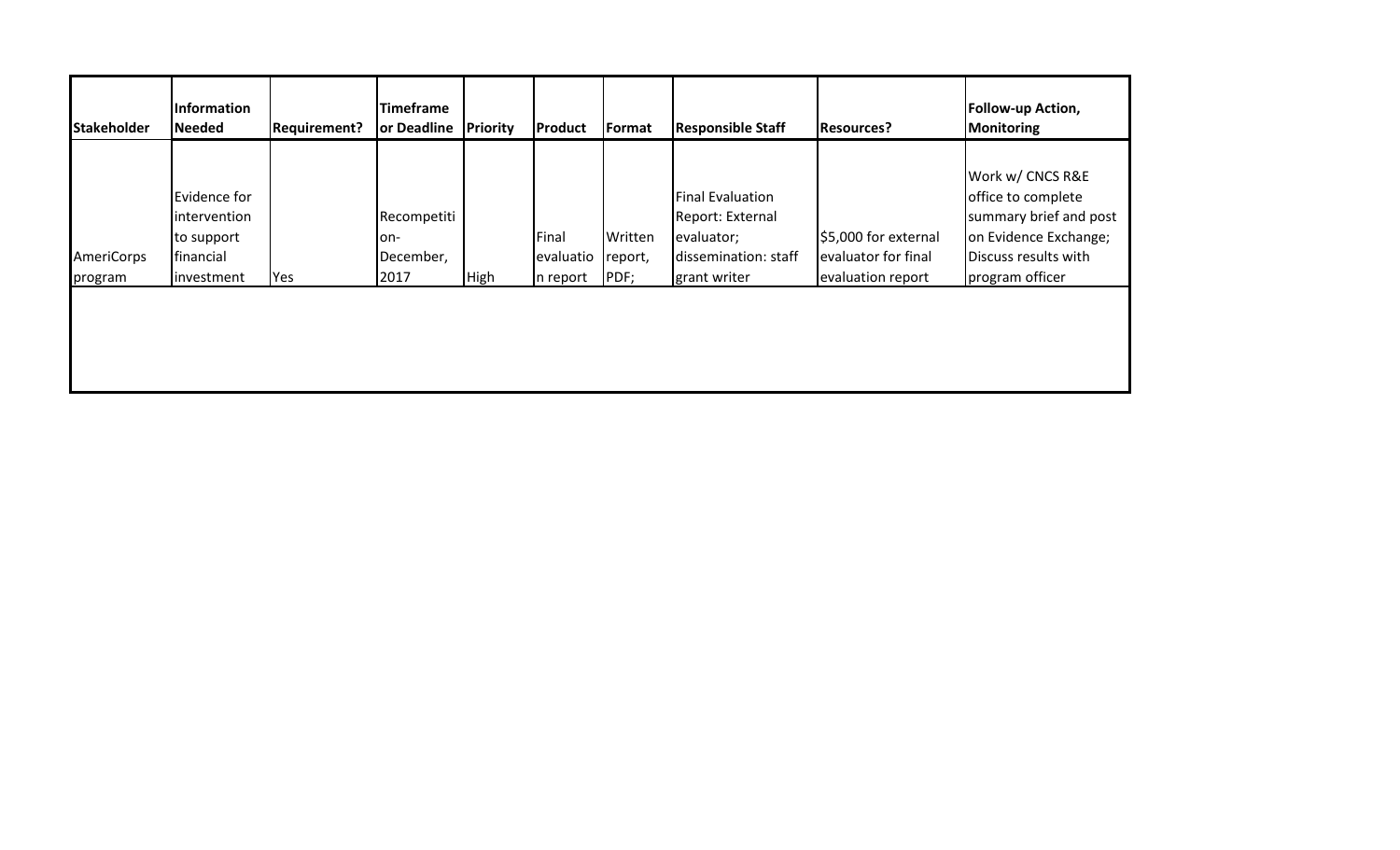|                    |                           |                     | Timeframe           |                 |                  |            |                                           |                   |                                                                                 |
|--------------------|---------------------------|---------------------|---------------------|-----------------|------------------|------------|-------------------------------------------|-------------------|---------------------------------------------------------------------------------|
| <b>Stakeholder</b> | <b>Information Needed</b> | <b>Requirement?</b> | or Deadline         | <b>Priority</b> | Product          | Format     | <b>Responsible Staff</b>                  | <b>Resources?</b> | <b>Follow-up Action, Monitoring</b>                                             |
|                    |                           |                     |                     |                 |                  |            |                                           |                   | Work w/ CNCS R&E office to                                                      |
|                    |                           |                     |                     |                 |                  |            |                                           | \$5,000           | complete summary brief and                                                      |
|                    |                           |                     | Recompetitio        |                 | Final            | Written    | Prep: External evaluator;                 | budgeted for      | post on Evidence Exchange;                                                      |
| AmeriCorps         | Evidence for              |                     | n-December,         |                 | evaluatio        | report,    | dissemination: staff grant external       |                   | Discuss results with program                                                    |
| program            | intervention              | Yes                 | 2017                | High            | n report         | <b>PDF</b> | writer                                    | evaluator         | officer                                                                         |
|                    |                           |                     |                     |                 |                  |            |                                           |                   |                                                                                 |
|                    |                           |                     |                     |                 |                  |            |                                           | \$5,000 for       |                                                                                 |
|                    |                           |                     |                     |                 |                  |            | <b>Final Evaluation Report:</b>           | external          | Work w/ foundation to review                                                    |
|                    | Evidence for              |                     | Recompetitio        |                 | Final            | Written    | External evaluator;                       | evaluator for     | conference presentation;                                                        |
| Small              | intervention to support   |                     | n-October,          |                 | evaluatio        | report,    |                                           |                   | dissemination: staff grant   final evaluation   Discuss results with foundation |
| foundation         | financial investment      | No                  | 2017                | <b>High</b>     | n report         | <b>PDF</b> | writer.                                   | report            | peer group                                                                      |
|                    |                           |                     |                     |                 | Executive        |            |                                           | \$1,500 for       |                                                                                 |
|                    |                           |                     |                     |                 | summary;         |            |                                           | external          |                                                                                 |
|                    |                           |                     |                     |                 | memo on          |            |                                           | evaluator for     |                                                                                 |
|                    |                           |                     |                     |                 | site by          |            |                                           | exec.             |                                                                                 |
|                    |                           |                     |                     |                 | site             |            |                                           | Summary;          | Review site results memo with                                                   |
|                    |                           |                     |                     |                 | outcomes         |            | Executive summary:                        | \$7,000 for site  | each site (exec. Director and site                                              |
|                    |                           |                     |                     |                 |                  |            | external evaluator; site by by site memo; |                   | supervisor) via conference call;                                                |
|                    | Site level outcomes       |                     | <b>Before</b>       |                 | improvem Written |            | site memo: external                       | 15 hrs. for       | schedule group conference call                                                  |
|                    | and feedback for          |                     | 2017/2018           |                 | ents             | document   | evaluator; improvements   improvements    |                   | for sites to review                                                             |
| Program sites      | improvement               | No                  | program year Low    |                 | memo             | s, PDF     | memo-exec. director                       | memo              | improvements memo                                                               |
|                    |                           |                     |                     |                 | Executive        |            |                                           |                   |                                                                                 |
|                    |                           |                     |                     |                 | summary;         |            |                                           |                   |                                                                                 |
|                    |                           |                     |                     |                 | memo on          |            |                                           |                   |                                                                                 |
|                    |                           |                     |                     |                 | site by          |            |                                           |                   |                                                                                 |
|                    |                           |                     |                     |                 | site             |            |                                           |                   |                                                                                 |
|                    |                           |                     |                     |                 | outcomes         |            | Executive summary:                        |                   |                                                                                 |
|                    |                           |                     |                     |                 |                  |            | external evaluator; site by               |                   | Review site results memo with                                                   |
|                    | Partners' site level      |                     | <b>Before</b>       |                 | improvem Written |            | site memo: external                       |                   | each sponsor (exec. Director,                                                   |
| Local bank         | outcomes and plan for     |                     | 2017/2018           |                 | ents             |            | document evaluator; improvements          |                   | bank partner) via one-on-one                                                    |
| partners           | improvement               | No                  | program year Medium |                 | memo             | s, PDF     | memo-exec. director                       |                   | conference call                                                                 |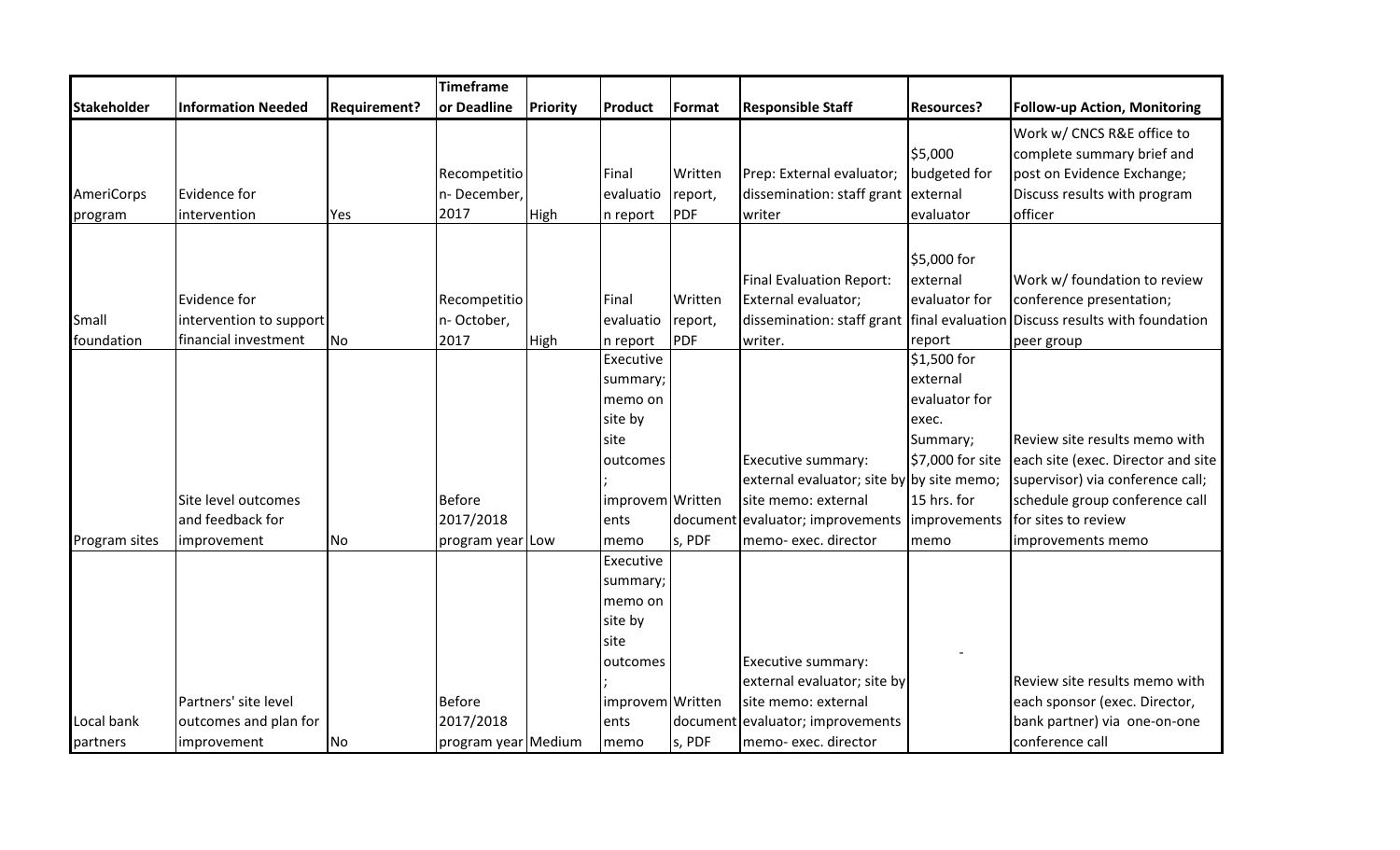| Social service<br>agency partner        | Overall outcomes and<br>plan for improvement   No      | <b>Before</b><br>2017/2018<br>program year Medium | Executive<br>summary;<br>improvem Written<br>ents<br>memo  | s, PDF | Executive summary:<br>external evaluator;<br>document improvements memo-<br>exec. director | Review improvements memo<br>with agency point of contact via<br>conference call |
|-----------------------------------------|--------------------------------------------------------|---------------------------------------------------|------------------------------------------------------------|--------|--------------------------------------------------------------------------------------------|---------------------------------------------------------------------------------|
| <b>FEC Board of</b><br><b>Directors</b> | <b>Overall outcomes and</b><br>plan for improvement No | <b>Before</b><br>2017/2018<br>program year Low    | Executive<br>summary;<br>improvem Written<br>lents<br>memo | s, PDF | Executive summary:<br>external evaluator;<br>document improvements memo-<br>exec. director | Review improvements memo<br>with board at next board<br>meeting                 |